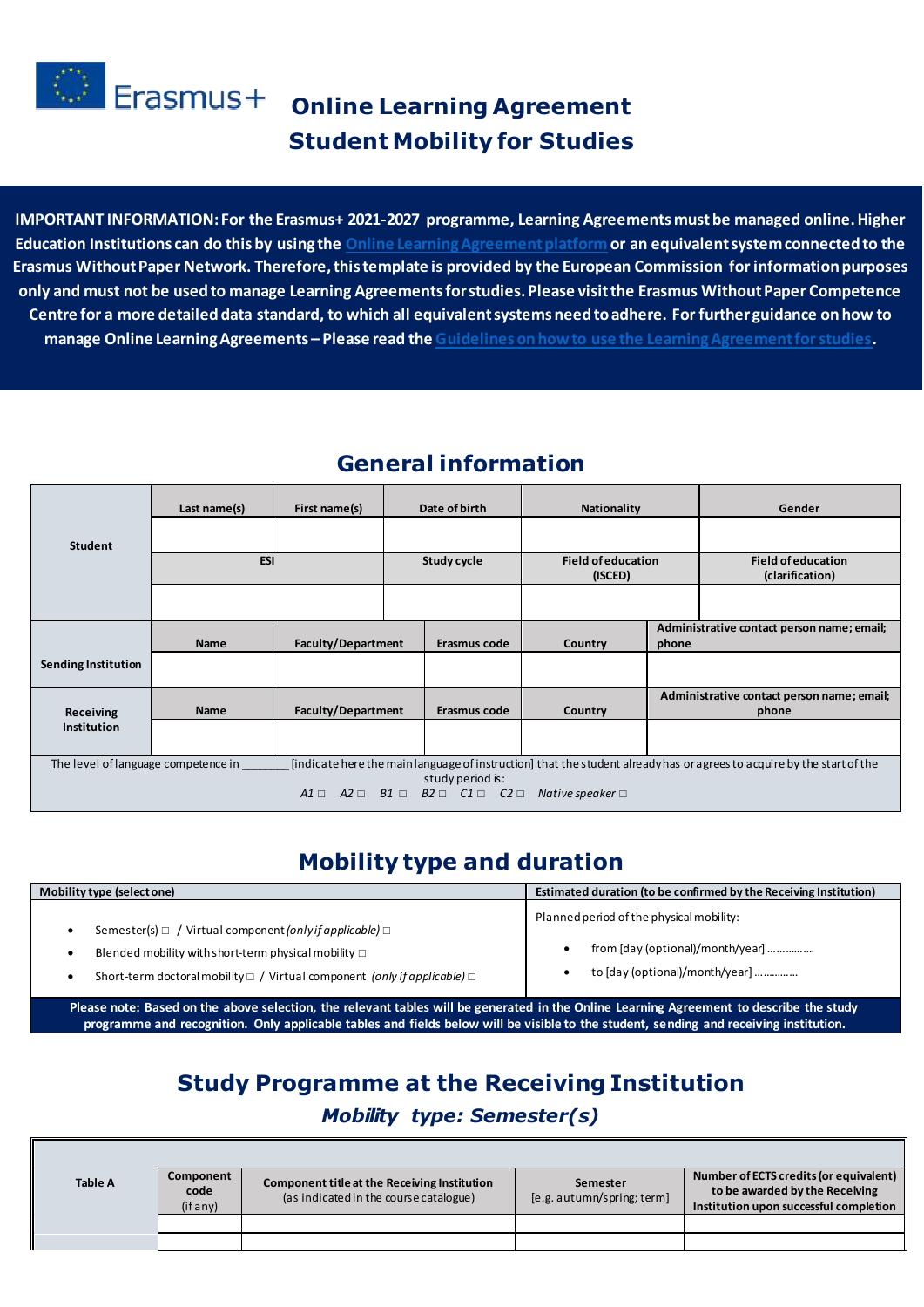|                                                                                                                                        |  |  | Total: |  |  |  |
|----------------------------------------------------------------------------------------------------------------------------------------|--|--|--------|--|--|--|
| Web link to the course catalogue at the Receiving Institution describing the learning outcomes: [web link to the relevant information] |  |  |        |  |  |  |

### **Recognition at the Sending Institution** *Mobility type: Semester(s)*

| <b>Table B</b> | Component<br>code<br>(if any) | Component title at the Sending Institution<br>(as indicated in the course catalogue)                                                  | Semester<br>[e.g. autumn/spring;<br>term | <b>Number of ECTS</b><br>credits (or equivalent)<br>to be recognised by<br>the Sending Institution | Automatic recognition         |
|----------------|-------------------------------|---------------------------------------------------------------------------------------------------------------------------------------|------------------------------------------|----------------------------------------------------------------------------------------------------|-------------------------------|
|                |                               |                                                                                                                                       |                                          |                                                                                                    | No <sub>1</sub><br>Yes $\Box$ |
|                |                               |                                                                                                                                       |                                          |                                                                                                    | No <sub>1</sub><br>Yes $\Box$ |
|                |                               |                                                                                                                                       |                                          |                                                                                                    | No <sub>1</sub><br>Yes $\Box$ |
|                |                               |                                                                                                                                       |                                          |                                                                                                    | No <sub>1</sub><br>Yes $\Box$ |
|                |                               |                                                                                                                                       |                                          |                                                                                                    | No <sub>1</sub><br>Yes $\Box$ |
|                |                               |                                                                                                                                       |                                          |                                                                                                    | No <sub>1</sub><br>Yes $\Box$ |
|                |                               |                                                                                                                                       |                                          |                                                                                                    | No <sub>1</sub><br>Yes $\Box$ |
|                |                               |                                                                                                                                       |                                          | Total:                                                                                             |                               |
|                |                               | Provisions applying if the student does not complete successfully some educational components: (web link to the relevant information) |                                          |                                                                                                    |                               |

# **If applicable, description of the virtual component at Receiving Institution and recognition at the Sending Institution**

#### *Mobility type: Semester(s)*

| <b>Table C</b> | Component<br>code (if any) | Component title or description of the study<br>programme at the Receiving Institution | Short description of the virtual component<br>(obligatory field): | Number of<br><b>ECTS</b> credits to<br>be awarded | Automatic<br>recognition        |
|----------------|----------------------------|---------------------------------------------------------------------------------------|-------------------------------------------------------------------|---------------------------------------------------|---------------------------------|
|                |                            |                                                                                       |                                                                   |                                                   | No <sub>1</sub><br>Yes $\Box$   |
|                |                            |                                                                                       |                                                                   |                                                   | No <sub>1</sub><br>Yes $\sqcap$ |
|                |                            |                                                                                       |                                                                   |                                                   | No <sub>1</sub><br>Yes $\sqcap$ |
|                |                            |                                                                                       |                                                                   | Total:                                            |                                 |

### **Study Programme at Receiving Institution and recognition at the Sending Institution**

#### *Mobility type: Blended mobility with short-term physical mobility*

| Component<br>code (if any) | Component title or description of the<br>mobility programme | Short description of the virtual component<br>(obligatory field): | Number of<br><b>ECTS</b> credits to<br>be awarded | Automatic<br>recognition      |
|----------------------------|-------------------------------------------------------------|-------------------------------------------------------------------|---------------------------------------------------|-------------------------------|
|                            |                                                             |                                                                   |                                                   | No <sub>1</sub><br>Yes $\Box$ |
|                            |                                                             |                                                                   |                                                   | No <sub>1</sub><br>Yes $\Box$ |
|                            |                                                             |                                                                   |                                                   | No <sub>1</sub><br>Yes $\Box$ |
|                            |                                                             |                                                                   | Total:                                            |                               |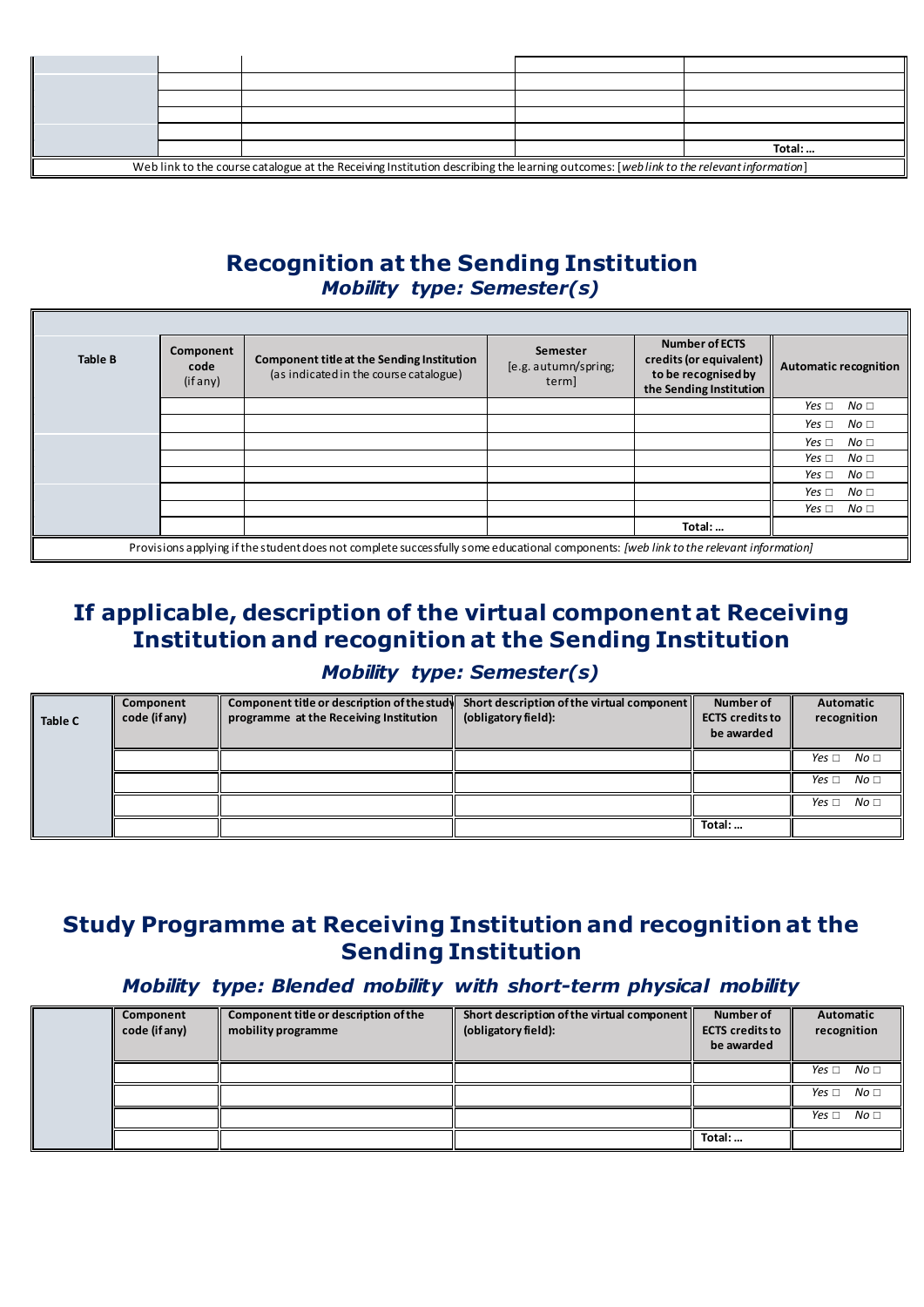# **Study Programme at Receiving Institution and recognition at the Sending Institution**

#### *Mobility type: Short-term doctoral mobility*

| Component<br>code (if any) | Component title or description of the<br>mobility programme | Short description of the virtual component<br>(optional field): | Number of<br><b>ECTS</b> credits to<br>be awarded | Automatic<br>recognition      |
|----------------------------|-------------------------------------------------------------|-----------------------------------------------------------------|---------------------------------------------------|-------------------------------|
|                            |                                                             |                                                                 |                                                   | No <sub>1</sub><br>Yes $\Box$ |
|                            |                                                             |                                                                 |                                                   | Yes $\Box$ No $\Box$          |
|                            |                                                             |                                                                 |                                                   | No <sub>1</sub><br>Yes $\Box$ |
|                            |                                                             |                                                                 | Total:                                            |                               |

## **Commitment of the three parties**  *Any Mobility type*

By digitally signing this document, the student, the Sending Institution and the Receiving Institution confirm that they approve the Online Learning Agreement and that they will comply with all the arrangements agreed by all parties. Sending and Receiving Institutions undertake to apply all the principles of the Erasmus Charter for Higher Education relating to mobility for studies The Beneficiary Institution and the student should also commit to what is set out in the Erasmus+ grant agreement. The Receiving Institution confirms that the educational components listed are in line with its course catalogue or as agreed otherwise and should be available to the student. The Sending Institution commits to recognise all the credits or equivalent units gained at the Receiving Institution for the successfully completed educational components and to count them towards the student's degree. The student and the Receiving Institution will communicate to the Sending Institution any problems or changes regarding the study programme, resp onsible persons and/or study period.

| Commitment                                         | Name | Email | <b>Position</b> | Date | <b>Digital Signature</b> |
|----------------------------------------------------|------|-------|-----------------|------|--------------------------|
| Student                                            |      |       | Student         |      |                          |
| Responsible person at the Sending<br>Institution   |      |       |                 |      |                          |
| Responsible person at the Receiving<br>Institution |      |       |                 |      |                          |

# **Changes to the learning agreement**

#### *Mobility type: Semester(s)*

|          |                              | <b>Exceptional changes to Table A</b><br>(to be digitally approved by the student, the responsible person in the Sending Institution and the responsible person in the Receiving Institution) |                                                               |                                               |                   |                                                     |  |  |  |
|----------|------------------------------|-----------------------------------------------------------------------------------------------------------------------------------------------------------------------------------------------|---------------------------------------------------------------|-----------------------------------------------|-------------------|-----------------------------------------------------|--|--|--|
| Table A2 | Component<br>code<br>(ifany) | <b>Component title at the Receiving</b><br>Institution<br>(as indicated in the course catalogue)                                                                                              | <b>Deleted</b><br>component<br><b>Itick if</b><br>applicable] | Added<br>component<br>[tick if<br>applicable] | Reason for change | Number of<br><b>ECTS</b> credits<br>(or equivalent) |  |  |  |
|          |                              |                                                                                                                                                                                               |                                                               |                                               | Choose an item.   |                                                     |  |  |  |
|          |                              |                                                                                                                                                                                               |                                                               |                                               | Choose an item.   |                                                     |  |  |  |

|                                                                                                                                                                                                                                                                                                                                                      | Exceptional changes to Table B (if applicable)<br>(to be digitally approved by the student and the responsible person in the Sending Institution) |  |  |  |                 |                                 |                               |  |  |  |
|------------------------------------------------------------------------------------------------------------------------------------------------------------------------------------------------------------------------------------------------------------------------------------------------------------------------------------------------------|---------------------------------------------------------------------------------------------------------------------------------------------------|--|--|--|-----------------|---------------------------------|-------------------------------|--|--|--|
| <b>Component title at</b><br>the Sending<br><b>Deleted</b><br>Number of<br>Component<br><b>Table B2</b><br><b>Added component</b><br><b>ECTS</b> credits for<br>Reason for change<br><b>Institution</b><br>code<br>component<br>[tick if applicable]<br>[tick if applicable]<br>equivalent)<br>(if any)<br>(as indicated in the<br>course catalogue) |                                                                                                                                                   |  |  |  |                 | <b>Automatic</b><br>recognition |                               |  |  |  |
|                                                                                                                                                                                                                                                                                                                                                      |                                                                                                                                                   |  |  |  | Choose an item. |                                 | Yes $\Box$<br>No <sub>1</sub> |  |  |  |
|                                                                                                                                                                                                                                                                                                                                                      |                                                                                                                                                   |  |  |  | Choose an item. |                                 | Yes $\Box$<br>No <sub>1</sub> |  |  |  |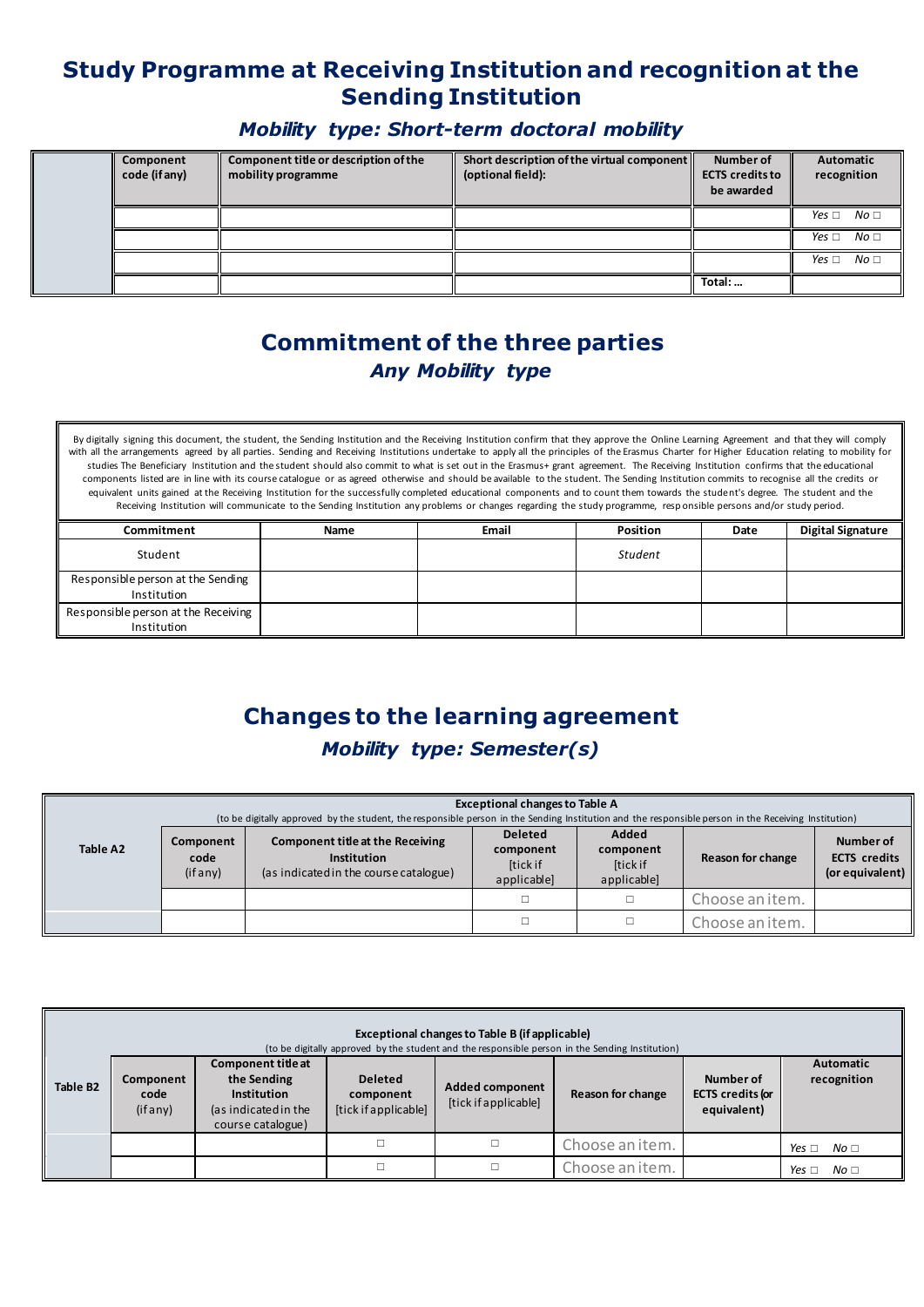| Exceptional changes to Table C (if applicable)<br>(to be digitally approved by the student and the responsible person in the Sending Institution) |                            |                                                                                       |                                                                         |                             |                                                   |                                 |  |  |  |
|---------------------------------------------------------------------------------------------------------------------------------------------------|----------------------------|---------------------------------------------------------------------------------------|-------------------------------------------------------------------------|-----------------------------|---------------------------------------------------|---------------------------------|--|--|--|
| <b>Table C2</b>                                                                                                                                   | Component<br>code (if any) | Component title or description of the study<br>programme at the Receiving Institution | Short description of<br>the virtual<br>component<br>(obligatory field): | <b>Reason for</b><br>change | <b>Number of ECTS</b><br>credits to be<br>awarded | Automatic<br>recognition        |  |  |  |
|                                                                                                                                                   |                            |                                                                                       |                                                                         |                             |                                                   | No <sub>1</sub><br>Yes $\sqcap$ |  |  |  |
|                                                                                                                                                   |                            |                                                                                       |                                                                         |                             |                                                   | No <sub>1</sub><br>Yes $\Box$   |  |  |  |

#### *In case of changes to the learning agreement for mobility types: Blended mobility with short-term physical mobility or Short-term doctoral mobility, please create a new learning agreement*

# **Glossary**

| <b>Term</b>                                                     | <b>Definition/Explanation</b>                                                                                                                                                                                                                                                                                                                                                                                                                       |
|-----------------------------------------------------------------|-----------------------------------------------------------------------------------------------------------------------------------------------------------------------------------------------------------------------------------------------------------------------------------------------------------------------------------------------------------------------------------------------------------------------------------------------------|
| Nationality                                                     | Country to which the person belongs administratively and that issues the ID card and/or passport.                                                                                                                                                                                                                                                                                                                                                   |
| The European Student<br>Identifier (ESI)                        | A unique European Identifier number used to identify and authenticate students using the<br>Erasmus+Mobile App and/or the desktop version of the app to fill in and sign their online learning<br>agreement. If the sending institution does not issue an ESI for its students an alternative<br>mechanism for identifying and authenticating students can be accepted. For more information,<br>visit the Erasmus Without Paper Competence Centre. |
| Study cycle                                                     | Short cycle (EQF level 5) / Bachelor or equivalent first cycle (EQF level 6) / Master or equivalent<br>second cycle (EQF level 7) / Doctorate or equivalent third cycle (EQF level 8).                                                                                                                                                                                                                                                              |
| <b>Field of education</b>                                       | The ISCED-F 2013 search tool available at http://ec.europa.eu/education/international-standard-<br>classification-of-education-isced en should be used to find the ISCED 2013 detailed field of<br>education and training that is closest to the subject of the degree to be awarded to the student by<br>the Sending Institution.                                                                                                                  |
| Erasmus code                                                    | A unique identifier that every higher education institution that has been awarded with the Erasmus<br>Charter for Higher Education (ECHE) receives. It is only applicable to higher education institutions<br>located in Programme Countries.                                                                                                                                                                                                       |
| <b>Administrative Contact</b><br>person                         | A person who provides a link for administrative information and who, depending on the structure<br>of the higher education institution, may be the departmental coordinator or works at the<br>international relations office or equivalent body within the institution.                                                                                                                                                                            |
| Mobility type:<br>Semester(s)                                   | A study period abroad lasting at least one academic term/trimester or 2 months to 12 months                                                                                                                                                                                                                                                                                                                                                         |
| <b>Blended mobility</b>                                         | Any mobility can be carried out as a "blended mobility" by combining the study period abroad<br>with on virtual component at the receiving institution before, during or after the physical mobility<br>to further enhance the learning outcomes.                                                                                                                                                                                                   |
| Short description of a<br>virtual component                     | An indication of whether the virtual component is an online course(s), embedded in an course(s)<br>selected at the receiving institution, embedded in a blended intensive programme and/or other<br>type of online activity at the receiving institution along with component title(s) or short description<br>of the online activity.                                                                                                              |
| <b>Blended mobility with</b><br>short term physical<br>mobility | If a long-term physical mobility is not suitable, the student may undertake a study period abroad<br>lasting between 5 days and 30 days and combined with a compulsory virtual component to faciliate<br>an online learning exchange and/or teamwork.                                                                                                                                                                                               |